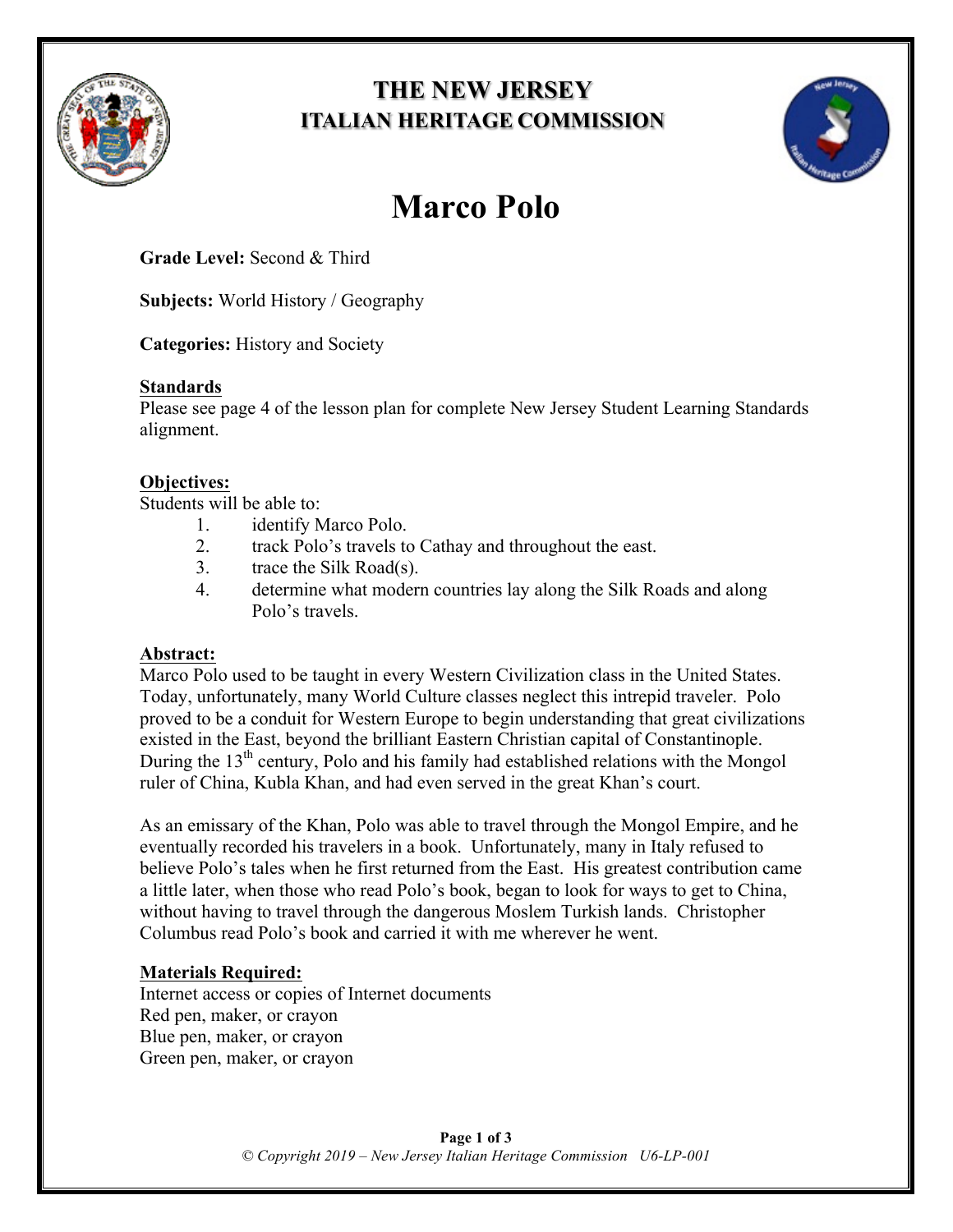#### **Background:**

Teachers can read a brief account of Marco Polo's life at the following websites:

- http://www.newadvent.org/cathen/12217a.htm
- https://www.biography.com/explorer/marco-polo

Teachers can read about the Silk Road Trade Routes from:

• https://www.ancient.eu/Silk\_Road

#### **I. Procedures:**

- Have students read the article on Marco Polo at
- https://www.ducksters.com/biography/marco\_polo.php
- http://www.middle-ages.org.uk/marco-polo.htm
- http://www.enchantedlearning.com/explorers/page/p/polo.shtml

#### II. Emphasize to students that:

- a. Very few western Europeans had ever been to China.
- b. The Mongols and Chinese were very unfamiliar with the Europeans.
- c. Back in ancient times there was a Silk Roads that had connected Rome with China.
	- i. The two empires traded.
	- ii. The "Silk Road" was a series of trading routes, over which merchandise between east and west were exchanged. Silk was one of the dominate pieces of merchandise purchased by the West over these trade routes.
- Over the years, the Silk Roads was controlled by Turkic or Tartar tribes that made European-Chinese trade nearly impossible.
- Sometimes the Silk Roads was open and trade made it through to Constantinople and Italians did receive some of the goods from the East.
- The Polo Family was known as merchants of Venice, which itself was a prosperous, seafaring city-state.
	- i. Venetians were great travelers, explorers, and merchants.
- III. Present students with a map of the Silk Roads and Marco Polo's travels from:
	- http://www.hyperhistory.com/online\_n2/maptext\_n2/mongol1.html<br>• http://www.silkroadproject.org/silkroad/map.html
	- http://www.silkroadproject.org/silkroad/map.html
- IV. On an outline map of Asia, have the students draw the Silk Road(s) in red and Marco Polo's travels in blue, at map #2
	- http://www.chinahighlights.com/silkroad/map.htm
	- http://geography.about.com/library/blank/blxasia.htm
	- http://geography.about.com/library/blank/blxeurasia.htm
- V. Then give students a modern map of Asia from their textbooks.
	- i. Have students fill in the names of at least twelve modern countries along the Silk Roads and an additional six countries along the route of Marco Polo's travels in green.
- VI. Once students have completed the maps,
	- a. Have them explain their maps.
	- b. Explain to students that the maps of 1250 were very different than the maps

#### **Page 2 of 3**

*© Copyright 2019 – New Jersey Italian Heritage Commission U6-LP-001*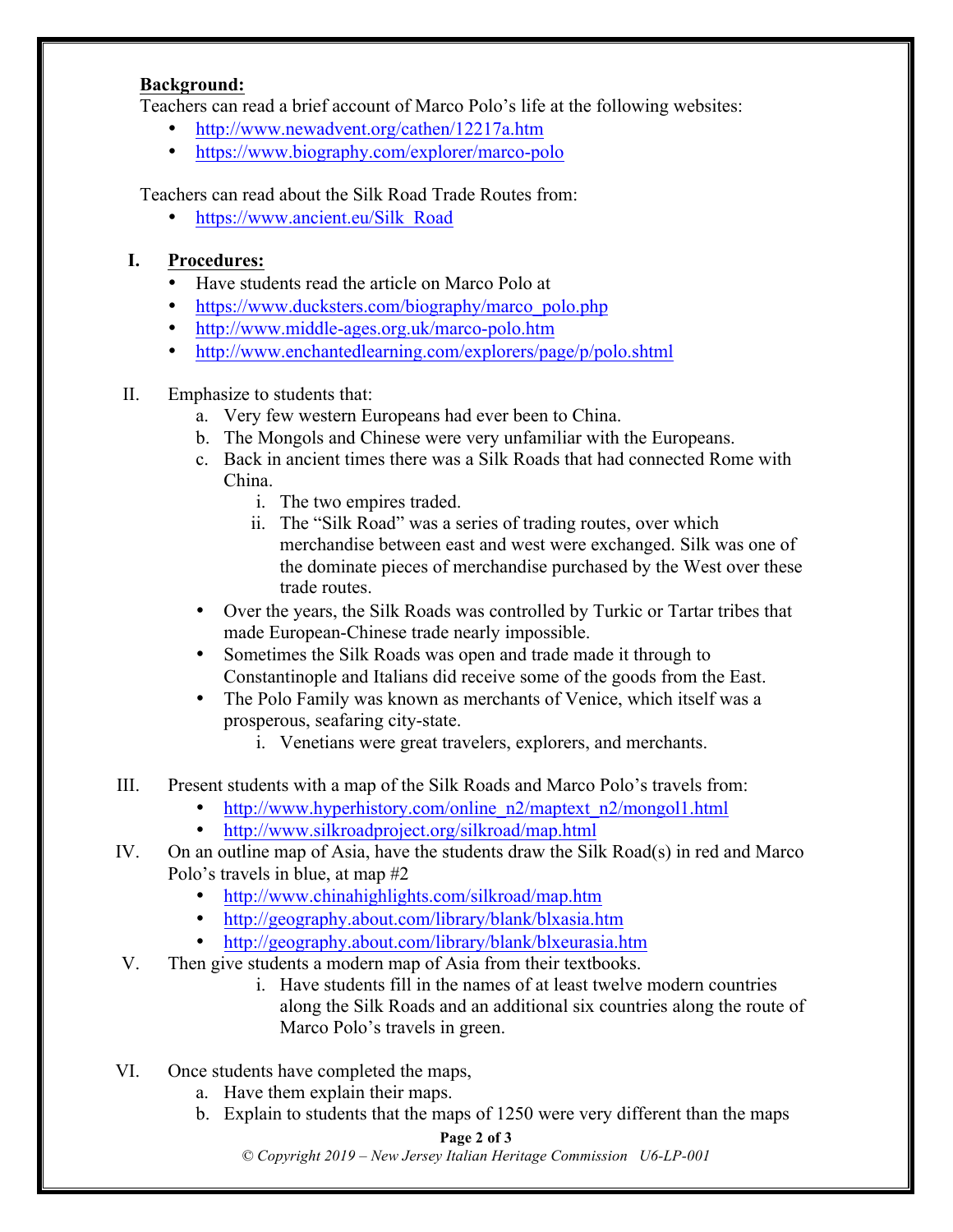today.

- i. e. g. Constantinople was the capital of the Byzantine Empire and Eastern Orthodox Christianity.
- ii. Today, Constantinople is called Istanbul and is the largest city in Turkey, a Moslem nation, allied with the west.

#### **Assessment:**

Teachers will review maps. They will make sure that students have included at least twelve nations on the Silk Road(s) and an additional six nations that Marco Polo had visited.